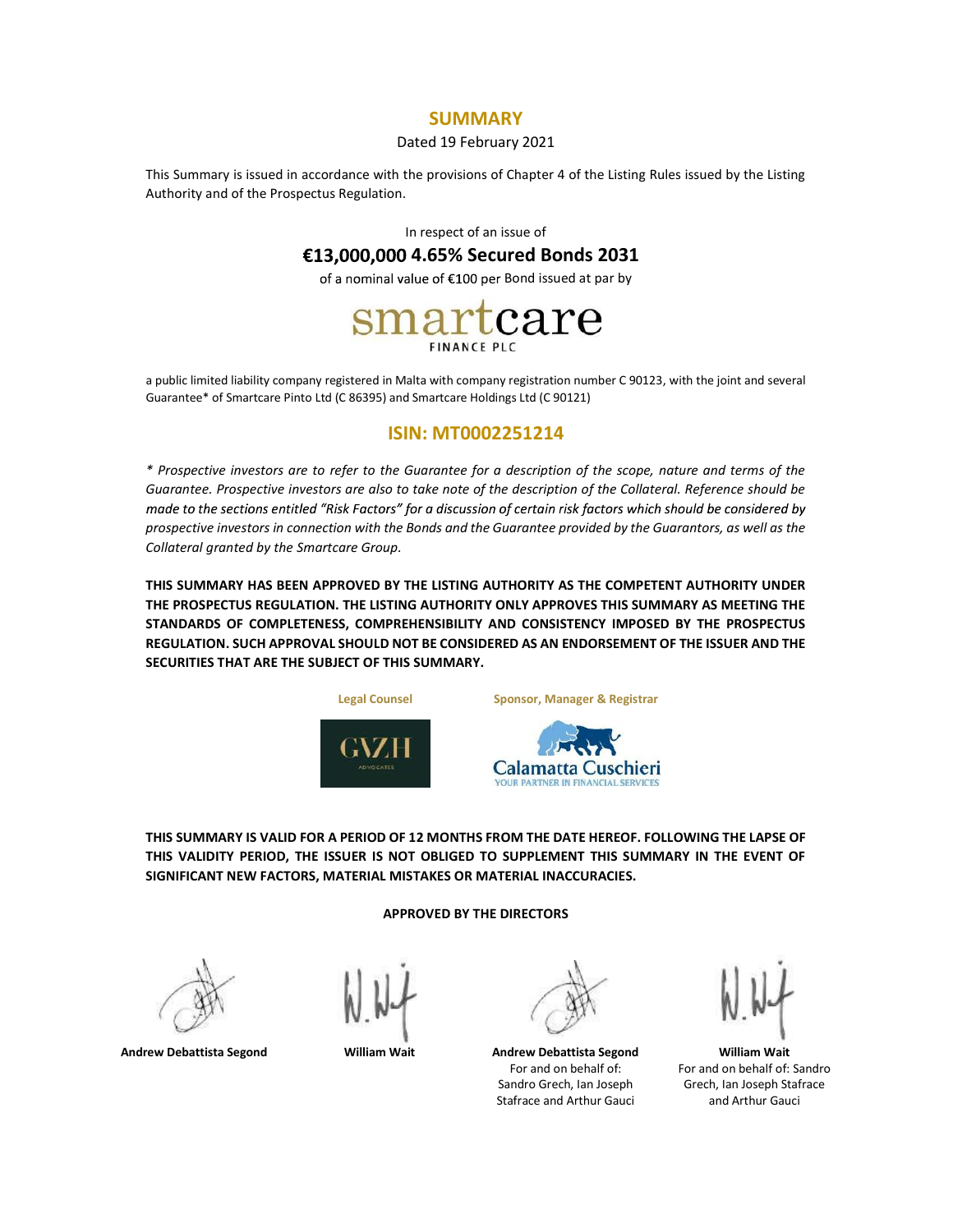

This Summary is prepared in accordance with the requirements of the Prospectus Regulation and the delegated acts issued thereunder. This Summary contains key information which will enable investors to understand the nature and the risks associated with the Issuer, the Guarantors and the Bonds.

Except where the context otherwise requires or where otherwise defined herein, the capitalised words and expressions used in this Summary shall bear the meanings assigned thereto in the Registration Document and the Securities Note, respectively, as the case may be.

# 1 INTRODUCTION AND WARNINGS

This Summary contains key information on the Issuer, the Guarantors and the Bonds, summarised details of which are set out below:

| Issuer                                    | Smartcare Finance p.l.c., a company registered under the laws of Malta with         |
|-------------------------------------------|-------------------------------------------------------------------------------------|
|                                           | company registration number C 90123 and having legal entity identifier              |
|                                           | number (LEI) 391200VICFPFLUX5BL94                                                   |
| <b>Address</b>                            | 326, Mdina Road, Qormi, Malta                                                       |
| Telephone number                          | +356 21 449 574                                                                     |
| Website                                   | www.smartcaremalta.com                                                              |
| Guarantors                                | Collectively, Smartcare Pinto Ltd (C 86395) and Smartcare Holdings Ltd<br>(C 90121) |
| Nature of the securities                  | Secured Bonds up to a maximum amount of €13,000,000, bearing an interest            |
|                                           | rate of 4.65% per annum, payable annually on the 22 April of each year until        |
|                                           | 22 April 2031                                                                       |
| Collateral granted by the Smartcare Group | The Issuer, Smartcare Group Investments Ltd and Smartcare Pinto Ltd have            |
|                                           | agreed to grant the Collateral in favour of the Security Trustee for the benefit    |
|                                           | of Bondholders, as Primary Beneficiaries, in terms of the Security Trust Deed,      |
|                                           | the Deed of Hypothec and the Pledge Agreement, and for such purpose shall           |
|                                           | appoint the Security Trustee to hold and administer the Collateral under trust.     |
|                                           | The Collateral will secure the claim of the Security Trustee, for the benefit and   |
|                                           | in the interest of Bondholders, for the repayment of the amount of the              |
|                                           | principal and interest under the Bonds by a preferred claim over the Collateral     |
| ISIN of the Bonds                         | MT0002251214                                                                        |
| Details of the competent<br>authority     | The Board of Governors of the Malta Financial Services Authority, appointed         |
| approving the Prospectus                  | as Listing Authority for the purposes of the Malta Financial Services Authority     |
|                                           | Act (Chapter 330 of the laws of Malta). The Listing Authority only approves the     |
|                                           | Prospectus as meeting the standards of completeness, comprehensibility and          |
|                                           | consistency imposed by the Prospectus Regulation. Such approval shall not be        |
|                                           | considered as an endorsement of the Issuer                                          |
| Address, telephone number and official    | The Listing Authority, Malta Financial Services Authority, Triq I-Imdina, Zone 1,   |
| website of the competent authority        | Central Business District, Birkirkara CBD 1010, Malta. The telephone number         |
| approving the Prospectus                  | of the competent authority is +356 2144 1155. The official website of the           |
|                                           | competent authority is https://www.mfsa.mt/                                         |
| Prospectus approval date                  | 19 February 2021                                                                    |

Prospective investors are hereby warned that:

- i. this Summary should be read as an introduction to the Prospectus. It is being provided to convey the key characteristics and risks associated with the Issuer, the Guarantors and the Bonds being offered pursuant to the Prospectus. It is not, and does not purport to be, exhaustive and investors are warned that they should not rely on the information contained in this Summary in making a decision as to whether to invest in the securities described in this document;
- ii. any decision of the investor to invest in the securities should be based on consideration of the Prospectus as a whole by the investor;
- iii. an investor may lose all or part of the capital invested by subscribing for Bonds;
- iv. where a claim relating to the information contained in the Prospectus is brought before a court, the plaintiff investor might, under the national legislation of Malta, have to bear the costs of translating the Prospectus before the legal proceedings are initiated; and<br>v. civil liability attaches only to those persons who have tabled the Summary, including any translation thereof, but only if
- the Summary, when read together with the other parts of the Prospectus, is misleading, inaccurate or inconsistent or does not provide key information in order to aid investors when considering whether to invest in such securities.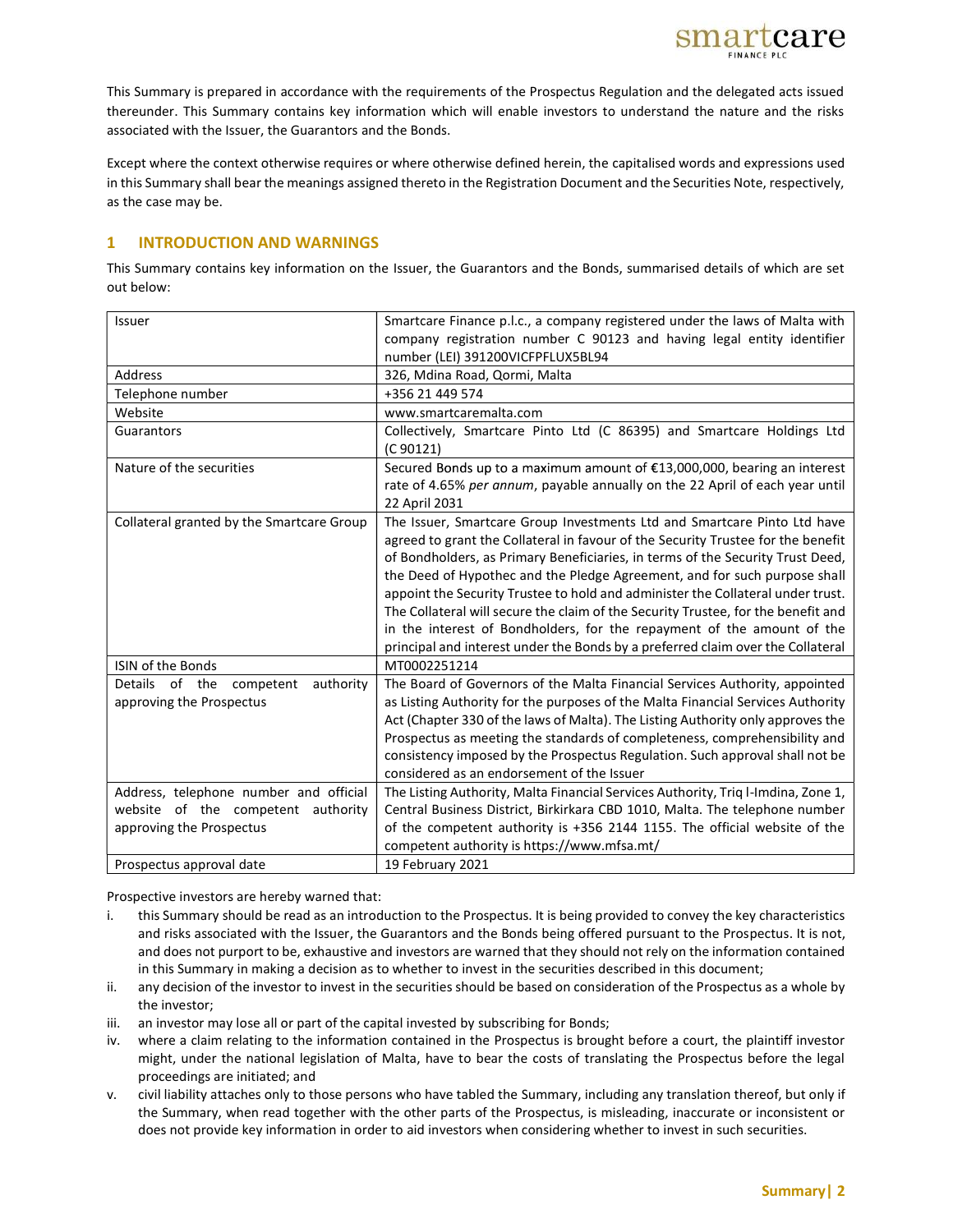# care

# 2 KEY INFORMATION ON THE ISSUER

# 2.1 Who is the Issuer of the Bonds?

#### 2.1.1 DOMICILE AND LEGAL FORM, LEI AND COUNTY OF INCORPORATION OF THE ISSUER

The Issuer is Smartcare Finance p.l.c., a public limited liability company registered in terms of the Companies Act (Chapter 386 of the laws of Malta), having company registration number C 90123 and its registered office at 326, Mdina Road, Qormi, Malta. The Issuer is incorporated and is domiciled in Malta. Its LEI number is 391200VICFPFLUX5BL94.

### 2.1.2 PRINCIPAL ACTIVITIES OF THE ISSUER

The Issuer was registered in Malta in terms of the Act on 7 January 2019 as a public limited liability company and is domiciled in Malta. The principal object of the Issuer is to act as the finance company of the Smartcare Group, and to carry on the business of a finance and investment company in connection with the ownership, development, operation and financing of the business activities of the Group, whether in Malta or overseas. The issue of bonds falls within the objects of the Issuer. The Issuer is not intended to undertake any trading activities itself apart from the raising of capital and the advancing thereof to members of the Smartcare Group, which is principally involved in the business of healthcare for the elderly and real estate development. Since its incorporation, the Company issued one bond which is currently listed and traded on the Prospects MTF List of the Malta Stock Exchange.

#### 2.1.3 MAJOR SHAREHOLDERS



#### 2.1.4 DIRECTORS OF THE ISSUER

As at the date of the Prospectus, the Board of Directors of the Issuer is composed of the following 5 individuals:

William Wait (Chairman and Executive Director), Andrew Debattista Segond (Executive Director), Sandro Grech (Independent, non-executive Director), Arthur Gauci (Independent, non-executive Director) and Ian Joseph Stafrace (Independent, nonexecutive Director).

#### 2.1.5 STATUTORY AUDITORS

The annual statutory financial statements of the Issuer for the financial year ended 31 December 2019 have been audited by Reanda Malta. The Directors, acting on the recommendation of the Audit Committee of the Issuer, have appointed Grant Thornton as auditors of the Issuer and all other Smartcare Group entities with effect from 14 December 2020. Grant Thornton is a firm registered as a partnership of certified public accountants holding a practicing certificate to act as auditors in terms of the Accountancy Profession Act, 1979 (Chapter 281 of the laws of Malta).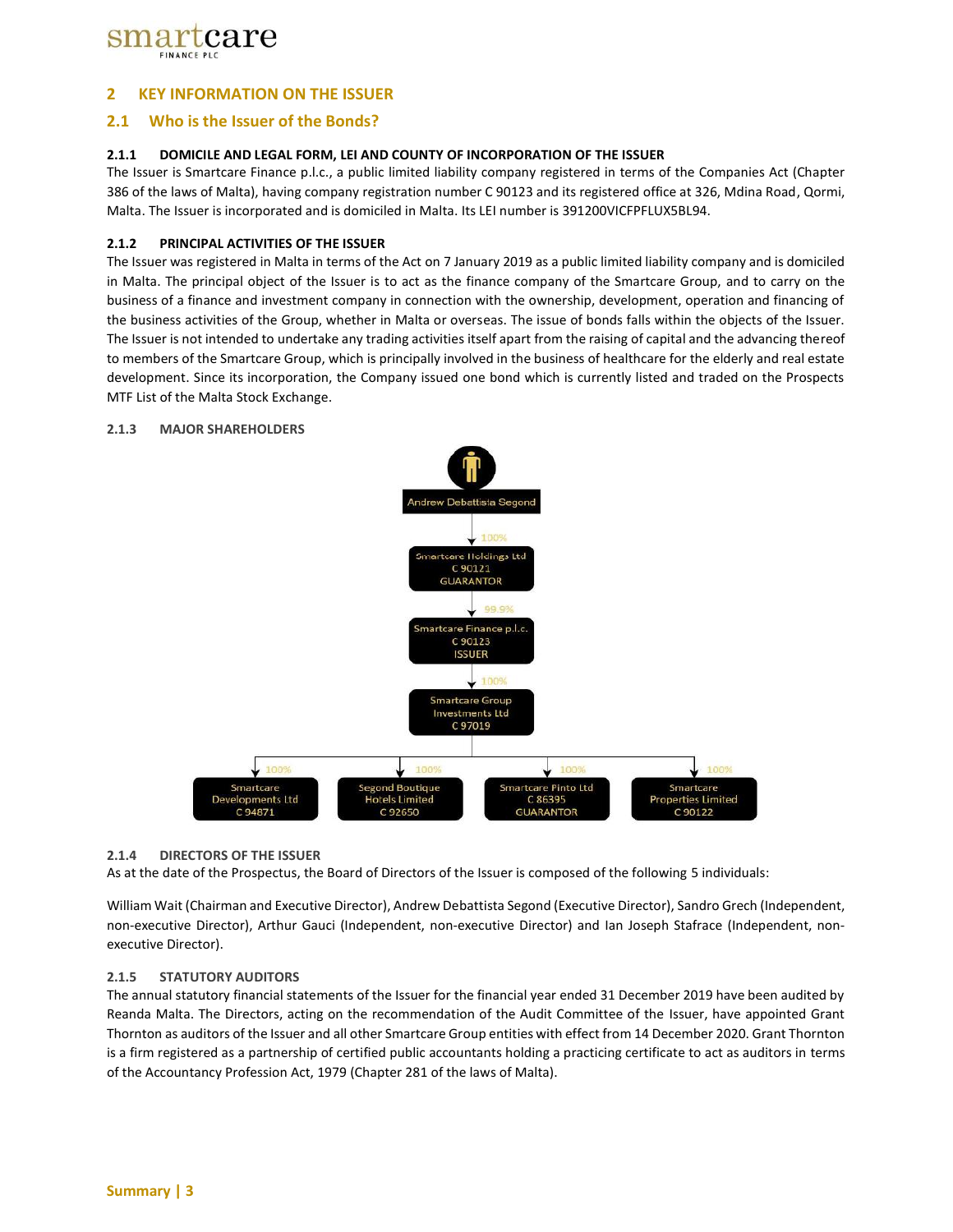

# 2.2 What is the key financial information regarding the Issuer?

The key financial information regarding the Issuer is set out below:

| Smartcare Finance p.l.c.                     | FY 2019                  | 6-month period ended<br>30 June 2020 | 6-month period ended<br>30 June 2019 |
|----------------------------------------------|--------------------------|--------------------------------------|--------------------------------------|
|                                              | €000s                    | €000s                                | €000s                                |
| <b>Statement of Comprehensive Income</b>     |                          |                                      |                                      |
| Profit/(loss) after taxation                 | 23                       | 32                                   | (5)                                  |
| <b>Balance Sheet</b><br>Total assets         | 5,098                    | 5,030                                |                                      |
| <b>Cash Flow Statement</b>                   |                          |                                      |                                      |
| Net cash from/(used in) operating activities | (30)                     | 174                                  | (4)                                  |
| Net cash from/(used in) investing activities | $\overline{\phantom{a}}$ |                                      |                                      |
| Net cash from/(used in) financing activities | 35                       | (177)                                | 131                                  |

# 2.3 What are the key risks specific to the Issuer?

The most material risk factors specific to the Issuer which may negatively impact the operations and financial position of the Issuer should the circumstances mentioned therein materialise are set out below:

The Issuer is dependent on the business prospects of the Smartcare Group and, consequently, the operating results of the Smartcare Group have a direct effect on the Issuer's financial position. Therefore, the risks intrinsic in the business and operations of Smartcare Group companies have a direct effect on the ability of the Issuer to meet its obligations in connection with the payment of interest on the Bonds and repayment of principal when due.

#### 2.3.1 THE GROUP MAY NOT REALISE THE BENEFITS IT EXPECTS FROM INVESTMENTS MADE ON ITS PROPERTIES

The Group has made and expects to continue making significant investments in the acquisition, development and improvement of its existing and new properties as deemed appropriate. Renovating and improving existing properties and acquiring and developing new and commercially viable properties is important to the Group's business. The Group is susceptible to experiencing cost over-runs relating to unanticipated delays in developing property, unanticipated liabilities associated with property under development and by effecting enhancements to development projects. If these risks were to materialise, the Group may fail to realise the expected benefits from investments made in its properties and the Group's business, financial condition and results of operations, may be adversely affected.

#### 2.3.2 RISKS RELATING TO THE HEALTHCARE INDUSTRY AND THE OPERATION OF THE CARE HOME GENERALLY

The Smartcare Group, through Smartcare Pinto Ltd which owns and operates the Care Home, is principally involved in the healthcare industry having commenced operations of the Care Home in December 2018, pursuant to which the Group is subject to general business risks inherent in the provision of accommodation and care for elderly persons.

# 2.3.3 RISKS SPECIFIC TO PROPERTY DEVELOPMENT

One of the ancillary pillars of the Group's business, through Smartcare Properties Limited and Smartcare Developments Ltd, is property development, targeted at the local commercial and residential market. All development projects are subject to a number of specific risks: the risk of cost overruns; the risk of insufficiency of resources to complete; the risk of sales transactions not materialising at the prices and the tempo envisaged; and the risk of sales delays resulting in a liquidity strain, higher interest costs and the erosion of revenue generation. If these risks were to materialise, they would have an adverse impact on the Group's revenue generation and cash flows.

#### 2.3.4 THE HOTEL INDUSTRY COULD BE ADVERSELY AFFECTED BY NATURAL DISASTERS, INFECTIOUS DISEASES, TERRORIST ACTIVITY AND WAR

Natural disasters, the spread of contagious disease, industrial action, travel-related accidents, terrorist activity and war, and the targeting of hotels and popular tourist destinations in particular, have, in the past, had a significant negative impact on the hotel industry globally and such events could have a similarly negative impact on the industry in the future. Events such as the afore-mentioned could directly or indirectly affect travel patterns and reduce the number of business and leisure travellers and reduce the demand for hotel accommodation at the Group's hotel. In addition, concerns about air travel safety could substantially decrease the overall amount of air travel, including premium business travel, which is generally associated with the highest average daily rates at hotels. Such a decrease could have an adverse impact on occupancy levels in the Group's hotel.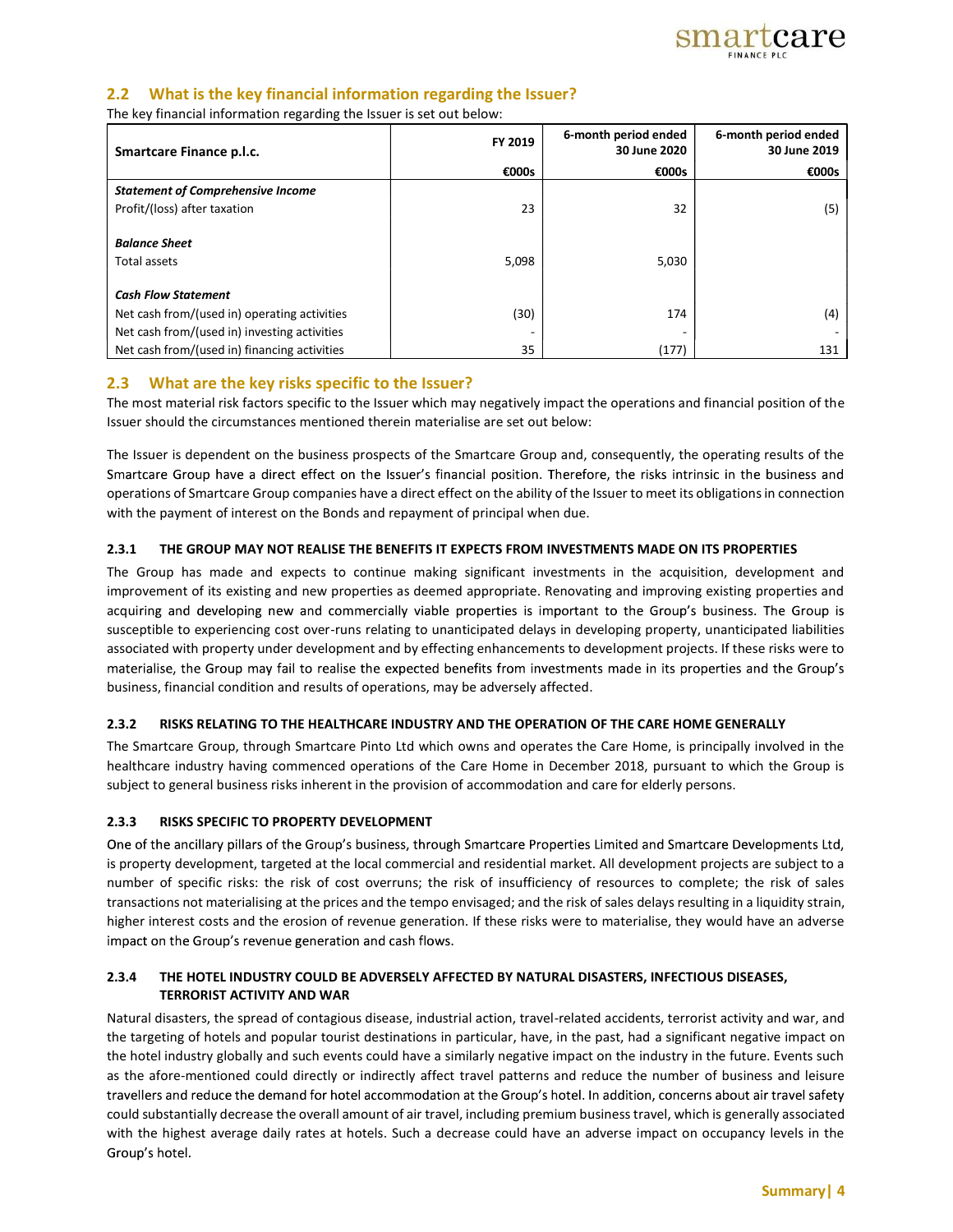

#### 2.3.5 COVID-19 PANDEMIC AND POSSIBLE SIMILAR FUTURE OUTBREAKS

Different regions in the world have, from time to time, experienced outbreaks of various viruses. At this time, a widespread global pandemic of the infectious disease COVID-19 is taking place. While COVID-19 is still spreading and the final implications of the pandemic are difficult to estimate at this stage, it is clear that it will affect the lives of a large portion of the global population and cause significant effects. At this time, the pandemic has caused state of emergencies being declared in various countries, travel restrictions being imposed, quarantines been established and various institutions and companies being closed. The ongoing COVID-19 pandemic and any possible future outbreaks of viruses may have a significant adverse effect on the Issuer and the Group.

# 3 KEY INFORMATION ON THE BONDS

#### 3.1 What are the main features of the securities?

The key features of the Bonds are set out below:

Each Bond forms part of a duly authorised issue of 4.65% secured bonds 2031 of a nominal value of  $\epsilon$ 100 per Bond issued by the Issuer at par up to the principal amount of €13,000,000. The Issue Date of the Bonds is expected to be 21 April 2021. The Bonds are supported by the granting of the Collateral in favour of the Security Trustee for the benefit of Bondholders, as Primary Beneficiaries, in terms of the Security Trust Deed. The Bond Issue is guaranteed by Smartcare Holdings Ltd and Smartcare Pinto Ltd jointly and severally.

The currency of the Bonds is Euro ( $\epsilon$ ).

Subject to admission to listing of the Bonds to the Official List, the Bonds are expected to be assigned ISIN: MT0002251214.

The Bonds are redeemable on 22 April 2031. The Bonds shall bear interest from and including 22 April 2021 at the rate of 4.65% per annum on the nominal value thereof, payable annually in arrears on each Interest Payment Date. The first interest payment will be affected on 22 April 2022 (covering the period 22 April 2021 up to and including 21 April 2022).

The minimum subscription amount of Bonds that can be subscribed for by Applicants is  $£1,000$ , and in multiples of  $£100$ thereafter.

There are no special rights attached to the Bonds other than the right of the Bondholders to payment of interest and capital, the benefit of the Collateral through the Security Trustee, seeking recourse from the Guarantors pursuant to the Guarantee and in accordance with the following ranking: the Bonds, as and when issued and allotted, shall constitute the general, direct, unconditional and secured obligations of the Issuer and shall at all times rank pari passu, without any priority or preference among themselves but shall rank with priority and preference in relation to all other present and future unsecured obligations of the Issuer, if any, save for such exceptions as may be provided by applicable law, and with first ranking and priority over the Collateral.

The Bonds are freely transferable and, once admitted to the Official List, shall be transferable only in whole (in multiples of €100) in accordance with the rules and regulations of the MSE applicable from time to time. The minimum subscription amount of €1,000 shall only apply during the Issue Period and the Intermediaries' Offer (if it takes place). As such, no minimum holding requirement shall be applicable once the Bonds are admitted to listing on the Official List of the MSE and commence trading thereafter, subject to trading in multiples of €100.<br>Upon redemption of the 2019 Prospects MTF Bonds, all Existing Smartcare Prospects MTF Bondholders will be afforded a

premium in the form of payment of a redemption price of €102.4 (the "Redemption Premium"). Existing Smartcare Prospects MTF Bondholders will be entitled to have the Redemption Premium settled in cash upon redemption of the 2019 Prospects MTF Bonds (by direct credit into the Existing Smartcare Prospects MTF Bondholders' bank account) or by the transfer to the Issuer of the Redemption Premium in exchange for the subscription of a corresponding amount of Bonds in his/her/its favour (by completing the appropriate section of the Application Form).

# 3.2 Where will the securities be traded?

Application has been made to the Malta Stock Exchange for the Bonds being issued pursuant to the Prospectus to be listed and traded on its Official List. The Bonds are expected to be admitted to the Malta Stock Exchange with effect from 21 April 2021 and trading is expected to commence on 22 April 2021. Dealing may commence prior to notification of the amount allotted being issued to Applicants.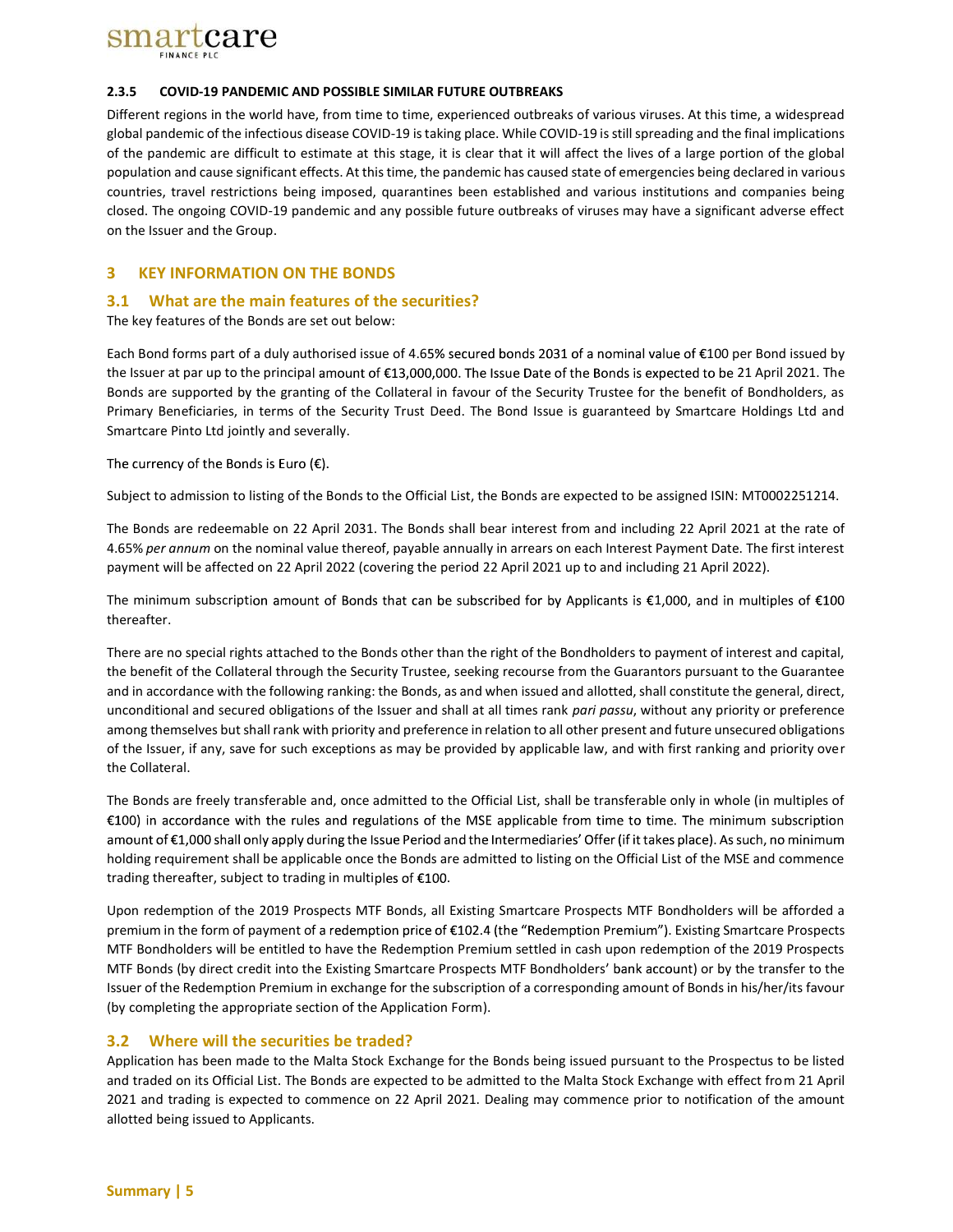

# 3.3 Is there a guarantee attached to the securities?

The Bonds are guaranteed jointly and severally by the Guarantors, namely Smartcare Holdings Ltd (C 90121) and Smartcare Pinto Ltd (C 86395).

The Guarantors guarantee the due and punctual performance of all the obligations undertaken by the Issuer under the Bonds and, without prejudice to the generality of the foregoing, undertake to pay all amounts of principal and interest which have become due and payable by the Issuer to Bondholders under the Bonds, within sixty (60) days from the date such amount falls due and remains unpaid by the Issuer.

#### 3.3.1 DOMICILE AND LEGAL FORM, LEI AND COUNTY OF INCORPORATION OF THE GUARANTORS

Smartcare Holdings Ltd is a company registered under the laws of Malta with company registration number C 90121 and having its registered office at 326, Mdina Road, Qormi, Malta. Its LEI number is 391200POKC4J2V476Z70. The principal object of SHL is subscribing for, taking, purchasing, selling, investing in, exchanging or otherwise acquiring, holding, managing, developing, dealing with and turning into account any bonds, debentures, shares (whether fully paid or not), stocks, options or securities of governments, states, municipalities, public authorities or public or private, limited or unlimited companies, and whether on a cash or margin basis and including short sales and to lend or borrow money against the security of such bonds, debentures, shares, stocks, options or other securities.

 Smartcare Pinto Ltd is a company registered under the laws of Malta with company registration number C 86395 and having its registered office at 326, Mdina Road, Qormi, Malta. Its LEI number is 391200JS3SU3YD9DL610. The principal object of SPL is owning, managing and operating a private health care residence, including by the provision of all equipment, facilities and care-giving in connection with and ancillary to the running of the residence.

| <b>Smartcare Pinto Ltd</b>                   | FY 2019 | <b>FY 2018</b> | 6-month period<br>ended 30 June | 6-month period<br>ended 30 June |
|----------------------------------------------|---------|----------------|---------------------------------|---------------------------------|
|                                              | €000s   | €000s          | 2020<br>€000s                   | 2019<br>€000s                   |
| <b>Statement of Comprehensive Income</b>     |         |                |                                 |                                 |
| Profit/(loss) after taxation                 | (424)   | (311)          | 111                             | (320)                           |
| <b>Balance Sheet</b>                         |         |                |                                 |                                 |
| Total assets                                 | 5,934   | 2,658          | 6,428                           |                                 |
| <b>Cash Flow Statement</b>                   |         |                |                                 |                                 |
| Net cash from/(used in) operating activities | (1,237) | 869            | 51                              | (291)                           |
| Net cash from/(used in) investing activities | (701)   | (2,617)        | (11)                            | (697)                           |
| Net cash from/(used in) financing activities | 1,957   | 1,748          | (55)                            | 1,434                           |

#### 3.3.2 KEY FINANCIAL INFORMATION OF THE GUARANTORS

The key financial information regarding the Guarantors is set out below:

| <b>Smartcare Holdings Ltd (Consolidated)</b> | FY 2019  | 6-month period ended<br>30 June 2020 | 6-month period ended<br>30 June 2019 |
|----------------------------------------------|----------|--------------------------------------|--------------------------------------|
|                                              | €000s    | €000s                                | €000s                                |
| <b>Statement of Comprehensive Income</b>     |          |                                      |                                      |
| Profit/(loss) after taxation                 | (480)    | 82                                   | (340)                                |
| <b>Balance Sheet</b><br>Total assets         | 8,350    | 10,452                               |                                      |
| <b>Cash Flow Statement</b>                   |          |                                      |                                      |
| Net cash from/(used in) operating activities | (1,009)  | 6                                    | (201)                                |
| Net cash from/(used in) investing activities | (4, 482) | (1,288)                              | (1,007)                              |
| Net cash from/(used in) financing activities | 5,518    | 1,095                                | 3,163                                |

#### 3.3.3 KEY RISKS SPECIFIC TO THE GUARANTORS

The risks of the Issuer are indirectly those of the Smartcare Group and, in turn, all risks relating to the Smartcare Group, including the Guarantors, are the risks relevant to the Issuer as detailed in sub-section 2.3 of this Summary.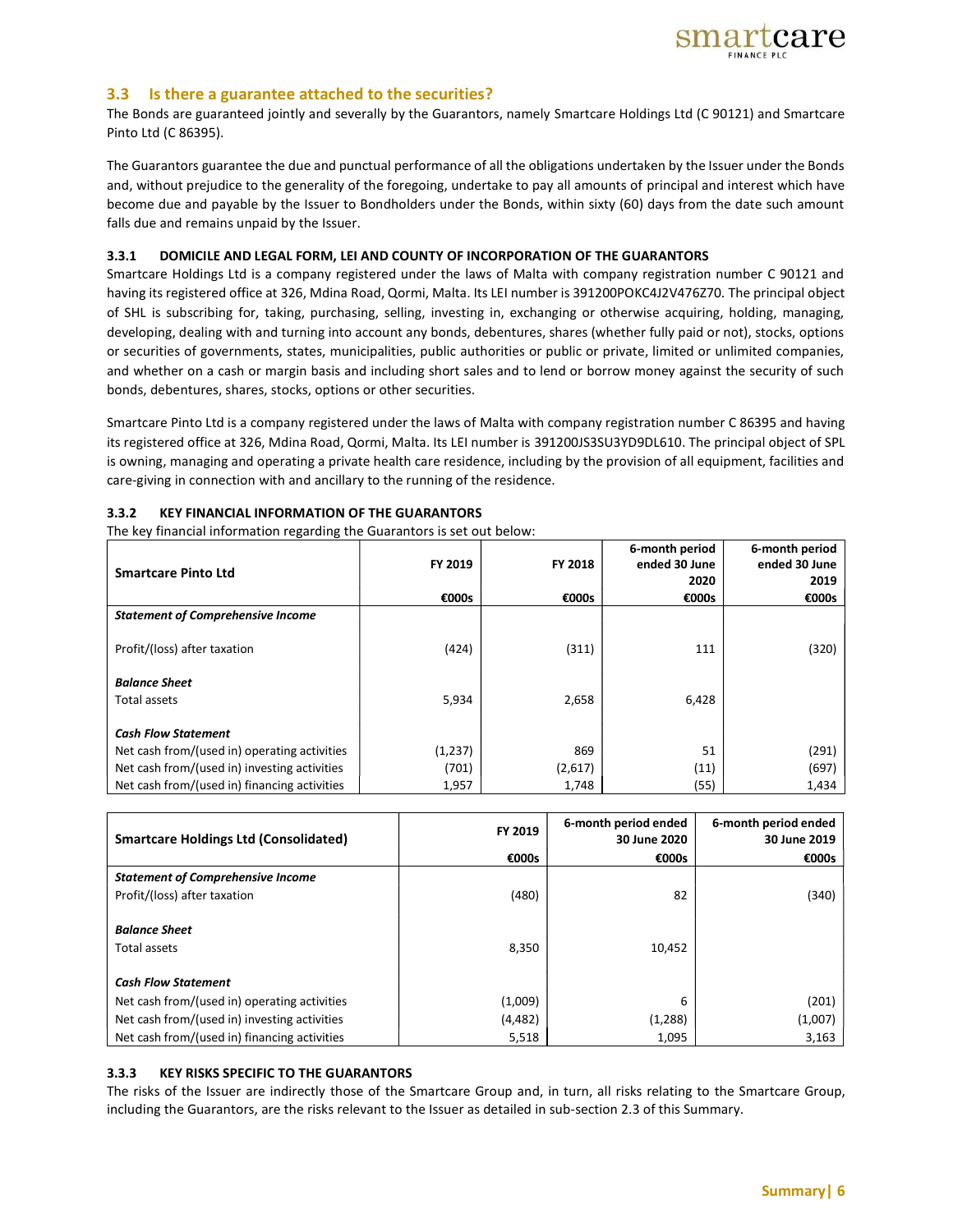

# 3.4 What are the key risks that are specific to the Bonds?

The most material risk factors specific to the Bonds are set out below:

- The impact of COVID-19, and other infectious illness outbreaks that may arise in the future, could adversely affect the economies of many nations or the entire global economy, individual issuers and capital markets in ways that cannot necessarily be foreseen. There can be no assurance that an active secondary market for the Bonds will develop, or, if it develops, that it will continue. There can be no assurance that an investor will be able to sell or otherwise trade in the Bonds at or above the Bond Issue Price, or at all.
- The Bonds, as and when issued and allotted, shall constitute the general, direct, unconditional and secured obligations of the Issuer and shall be guaranteed in respect of both the interest due and the principal amount under said Bonds by the Guarantors jointly and severally. The Bonds shall be secured by the Collateral and, accordingly, shall rank with priority and preference over other present and future unsecured obligations of the Issuer. Notwithstanding that the Bonds constitute the general, direct, unconditional and secured obligations of the Issuer, as guaranteed by the Guarantors, they may rank after causes of preference which may arise by operation of law. There can be no guarantee that privileges accorded by law in specific situations will not arise during the course of the business of the Issuer and/or the Guarantors which may rank with priority or preference over the Collateral.
- Whilst the Collateral that is to be granted in favour of the Security Trustee for the benefit and in the interest of Bondholders grants the Security Trustee a right of preference and priority for repayment over the Collateral, there can be no guarantee that the value of the Collateral over the term of the Bonds will be sufficient to cover the full amount of interest and principal outstanding under the Bonds.

# 4 KEY INFORMATION ON THE OFFER OF THE BONDS AND ADMISSION TO TRADING

# 4.1 UNDER WHICH CONDITIONS CAN I INVEST IN THESE BONDS?

#### 4.1.1 Expected Timetable of the Offer

|    | Meeting of Existing Smartcare Prospects MTF Bondholders                        | 9 March 2021            |
|----|--------------------------------------------------------------------------------|-------------------------|
|    | Application Forms mailed to Existing Smartcare Prospects MTF Bondholders       | 10 March 2021           |
| 3  | Closing date for Applications to be received from Existing Smartcare Prospects | 17 March 2021 (by 12:00 |
|    | <b>MTF Bondholders</b>                                                         | CET)                    |
| 4  | Intermediaries' Offer*                                                         | 9 April 2021            |
| 5  | Announcement of basis of acceptance through a company announcement             | 14 April 2021           |
| 6  | Refund of unallocated monies, if any                                           | 21 April 2021           |
|    | Dispatch of allotment letters                                                  | 21 April 2021           |
| 8  | Expected date of constitution of Collateral                                    | 21 April 2021           |
| 9  | Expected date of early redemption of the 2019 Prospects MTF Bonds              | 21 April 2021           |
| 10 | Expected date of admission of the Bonds to listing                             | 21 April 2021           |
| 11 | Issue date of the Bonds                                                        | 21 April 2021           |
| 12 | Commencement of interest                                                       | 22 April 2021           |
| 13 | Expected date of commencement of trading in the Bonds                          | 22 April 2021           |

\*In the event that the total value of Applications received from Existing Smartcare Prospects MTF Bondholders reaches €13,000,000, the Intermediaries' Offer will not take place.

#### 4.1.2 Allocation Policy

The Issuer shall allocate the Bonds on the basis of the following policy and order of priority:

- i. first to Existing Smartcare Prospects MTF Bondholders applying for Bonds by way of 2019 Prospects MTF Bond Transfer (and subject to any Redemption Premium and Cash Top-Up as and if applicable), subject to a minimum application of €1,000;
- ii. the balance of the Bonds not subscribed for by Existing Smartcare Prospects MTF Bondholders limitedly by means of a 2019 Prospects MTF Bond Transfer (and subject to any Redemption Premium and Cash Top-Up as and if applicable), shall be made available for subscription to Existing Smartcare Prospects MTF Bondholders in respect of any additional Bonds applied for other than by 2019 Prospects MTF Bond Transfer exceeding in value the aggregate nominal value of 2019 Prospects MTF Bonds held by them as at the Cut-off Date, pari passu, without priority or preference between them and in accordance with the allocation policy as determined by the Issuer. Accordingly, in the event that an Existing Smartcare Prospects MTF Bondholder applies for additional Bonds other than by way of 2019 Prospects MTF Bond Transfer as specified in (i) above, no guarantee shall be given with respect to the amount of Bonds to be allocated to the excess Bonds applied for by such Existing Smartcare Prospects MTF Bondholder; and
- iii. in the event that following the allocations made pursuant to paragraphs (i) and (ii) above there shall still remain unallocated Bonds, the Issuer shall offer such remaining Bonds to Authorised Intermediaries through an Intermediaries' Offer. Subscription agreements received from Authorised Intermediaries through an Intermediaries' Offer, if any, shall